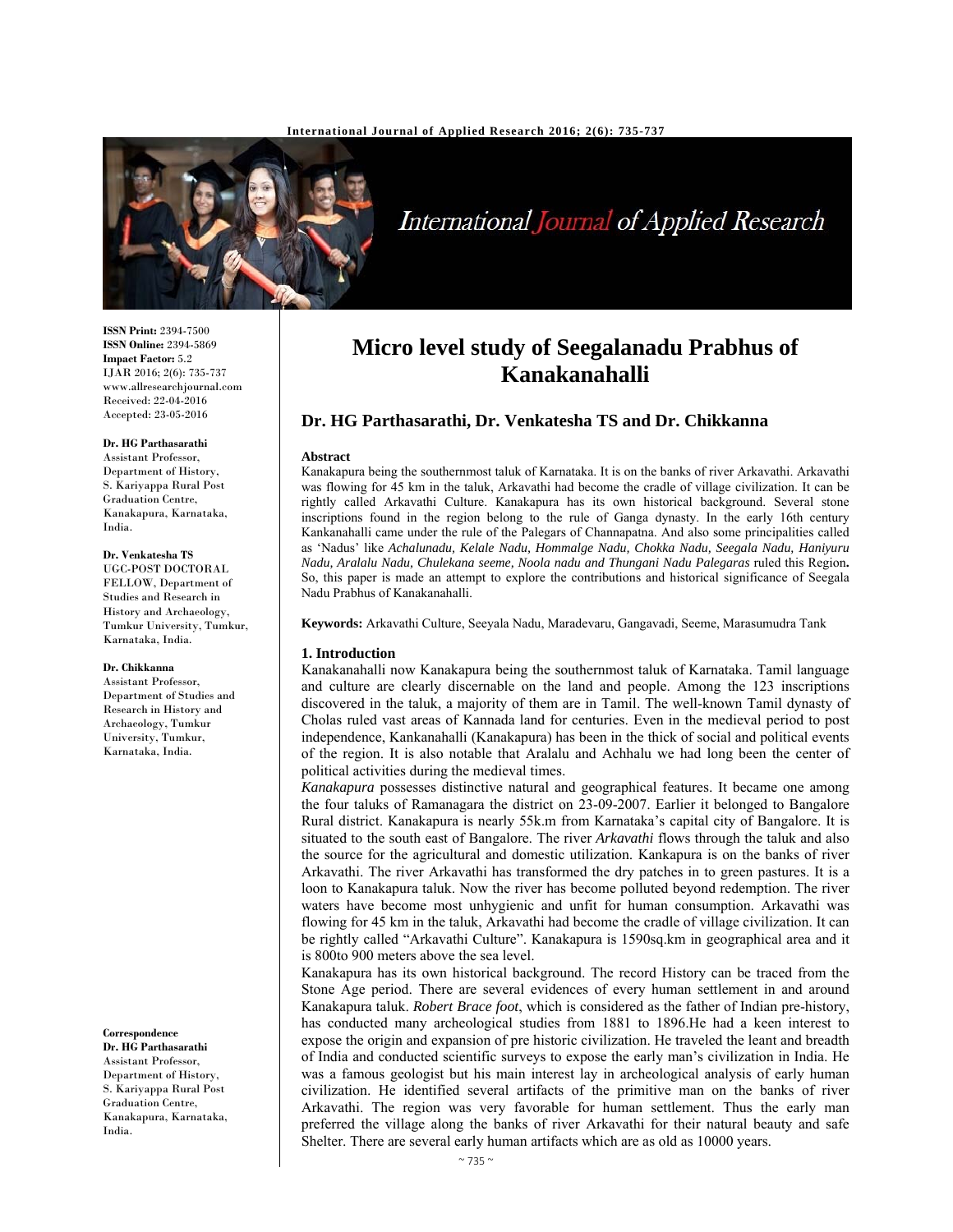There are also many artifacts and weapons found in the Arkavathi basin. This belonged to be 3000years old. There are caves in and around the Stone Age grave yards that are abundantly found at Allimaranahalli, Vadedoddi, Basavanahalli, Sambapura, Hunasanahalli, Harihara, Thattekere, Udarahalli, Gottigehalli.

Several stone inscriptions found in the region belong to the rule of *Ganga dynasty.* Among them an inscription of *Rachamalla, the Ganga king*, extols the martyrdom of Santa in 899AD, who bravely fought off the dacoits during his rule. The name *Sathanur* may owe its origin to this brave soldier. The stone inscriptions found nearby at *Doontur and Therubidhi* of *Harohalli Hobli of Kanakapura* also belong to the Ganga period. A close study of these inscriptions reveals that *Gangavadi*, the Gangas capital was located in 96000 'Seeme'. In the early 16th century, Kankanahalli came under the rule of the Palegars of Channapatna. Before that the region belonged to chikka gangavadi and Gangavadi jurisdiction and consisted of several some all principalities, known as 'Nadus' like Achalunadu, Kelale Nadu, Hommalge Nadu, Chokka Nadu, Seegala Nadu, Haniyuru Nadu, Aralalu Nadu, Chulekana seeme, Noola nadu and Thungani Nadu. It can also be known that Kankanahalli was ruled Aralalu Nadu and Thungani Nadu Palegars.

As the Chola Empire expanded Kankanahalli and the adjoining areas came under their rule. Many Tamil inscriptions found in Kanakapura taluk celebrate the rule of *Kulothunga Chola, Rajendra chola and Rajaraja Chola* all of them renowned Tamil monarchs. An inscription of 1118AD at village *Elachavadi* in Maralavadi hobli commemorates in Tamil, the bravery of chikka……..Gowda who sacrificed his life in a fight with a tiger. The rule of cholas and Pandyas of Tamilnadu was terminated by the kannadiga dynasty of Hoysalas. The Hoysalas extended their control over the districts of Bangalore and Kolar after ending the Tamil hold over Gangavadi.

*Aralalu Nadu, Thungani and Maralavadi* areas were prominent centers of Political activity during this time and kankanahalli although endowed with its own importance was yet to come to the forefront. The Nadus were administered by Nayakas, Gowdas and Nada prabhus. The *Seegala Nadu Prabhus* who ruled under the Hoysala and Wadiyar emperors controlled the territories of *Sathanur, Kodihalli, Uyyambahalli, Mullahalli, Doddakoppa and Nayakanahalli* for nearly 400years, have left their indelible footprints on the social and cultural life of people of this area.

*Segala Nadu or Seeyala Nadu* finds its first mention in an inscription belonging to Hoysala king Veeranarasimha I who reigned from 1142AD to 1173AD. Another Tamil stone mentions the principality's existence in 1150AD. It can also inferred from what another Tamil inscription has recorded, that the territory was ruled by the cholas before the Hoysalas established their empire. It proclaims that one Madevara of Yandihalli ruled over Seegala Nadu and the region belonged to the empire of Rajendra Chola of Mudigonda chola Mandala.

A Tamil inscription of *King Veeraballala II* records the war of Seegala Nadu Prabhu with *Murasadi Raya*. It is a vivid description how the Seegala Nad ruler humbled the army of Murasadi Raya which had assembled in Tubinakere and after inflicting defeat having captured 50 horses that belonged to his cavalry. Many inscriptions of Mummadi Veeraballa's time have been located in various parts of Kankanahalli which elaborate on the reign of Seegala Nadu rulers.

Many inscriptions that belong to the reign of the great Hoysala king veeraballala III who ruled from 1292AD to 1343AD have been found in Nayakanahalli, Marale Bekuppe, Sathanur, Thungani and Hosagurga which mention the glories of historians and as a result no detailed account of their time exist.

Nevertheless the Seegalanadu Palegars did not lag behind in building tanks, temples, and waterways and improved Agraharas. Among them Maradevaru of the dynasty stands out as the most benevolent of them all. But a close examination of these inscriptions reveals the merit of their administration. An inscription unearthed at Nayakanahalli of Uyyambahalli hobli has recorded the presence of *Maradevaru*, and several leading personalities of the times *like Aralalu Marappa, Veerappagowda, Malegowda, Achhapparaya, Kempegowda, Madagowda, chikkagowda, Maruge chanchegowda, simhagowda, honnamma* and many others at an important meeting which divided upon a gift of wetland one *Modali shetty's* Sons. Evidence of Seegala Nadu, stretching to the Cauvery river are available in an inscription found at *Marale Bekuppe* and in it *Maradevaru* if hailed as *Kaveri vallabha*. It also becomes clear from *a Sathanur inscription* that Sathanur also belonged to the domain of Seegalanadu Prabhu '*Maradevaru'*.The names of *Aralalu Marappa Kanakanahalli*. Chanche gowda and *Thungani Alappa* are sculptured, which is also proof of Confirmation of the name of *Kanakanahalli.*

That *Maradevar*u was benevolent chieftain becomes clear from an inscription execute at the time of building the *Thungani* Tank and that he had liberally honored builders of temples, tanks and wells for the communities welfare. This 1316AD stone has recorded that in the reign of Ballala's *Dananayaka, Maradevaru* who ruled over Seegala Nadu decorated *Emmala shetty of Thungani* who caused the construction of *Thungani tank* with lands, through *Gopiah Nallappa Nayaka* who was his subordinate. A Tamil inscription found at Hosadurga of Kodihalli has preserved for posterity the grant of several villages by *Seegala Nadu Prabhu Maradevaru* a chieftain of Hoysala Empire to found a Agrahara for Brahmins named *chaturvedi Mangalam*. Another inscription at Mullahalli of Uyyambahalli hobli bears the fact that the village of *Andigana Volu* was endowed to *Agarasa Brahmeshwara temple*.

To which 12 prominent Gowdas of that Seegala Nadu, Chieftain *Maradevaru* was a luminary in the court of Hoysala emperor Mummadi Veraballala. After the demise of *Maradeva*, the Hoyasala kings dissociated themselves from the territories of Seegala Nadu and the region came under the Vijayanagara Empire. The Vijaya Nagara Empire stretched across much of the Northern and Southern Parts of Karnataka which became the reason for their political integration and stability. One of the early monarchs of the great vijayanagara empire Harihara II finds mention is several inscriptions found in the territories of Seegala Nadu. Aralalu has the distinction of being the location of two of these notable inscriptions. More than once the names of *Aralalu Marappa*. The ruler of *Seegala Nadu Siddaiah* son of Marappa and also *chikka Ianna* occur, further confirming the legend of Aralalu having been the seat of power and politics for long. An inscription found at Aralalu proclaims the place as a Kingdom and goes on to record that one *Allagowda* son of the renowned Mara Gowda constructed the gate of *Marasamudra tank* and also granted wetlands and dry lands in addition to a house measuring three squares to a citizen.